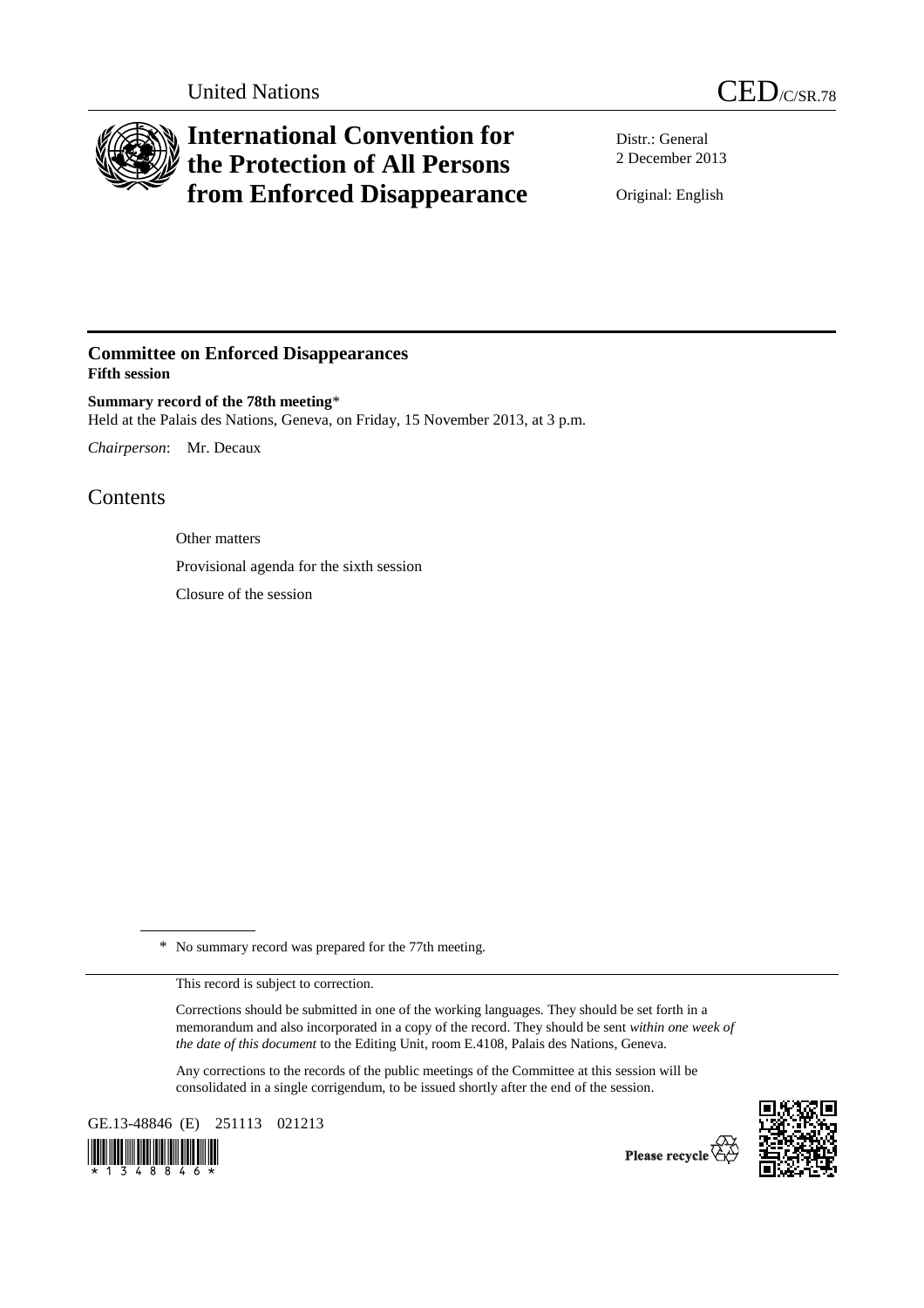*The meeting was called to order at 3.05 p.m.* 

## **Other matters**

## *Informal report on the fifth session*

1. **Mr. Garcé García y Santos** (Rapporteur), introducing the informal report of the Committee on the work of its fifth session, said that, in his opening statement, Mr. Salama (Director of the Human Rights Treaties Division) had congratulated Mr. Corcuera Cabezut on his election to the Committee and Mr. Al-Obaidi, Mr. Hazan, Mr. López Ortega and Mr. Yakushiji on their re-election on 28 May 2013. He had emphasized the problem of reprisals against human rights defenders and had urged the Committee to pay attention to that issue. The Committee had re-elected Mr. Decaux as Chairperson and had elected Ms. Janina, Mr. Al-Obaidi and Mr. Camara as Vice-Chairpersons. A minute of silence had been observed in remembrance of the victims of enforced disappearance. Once the agenda had been adopted, the Committee had dealt with a number of organizational matters.

2. The second section of the report covered action taken with respect to working methods. The Committee had discussed article 35 and its application. Functions had been distributed among the members of the Committee. The Committee had drafted the paper on its interaction with national human rights institutions and had finalized and adopted the paper on the relationship of the Committee with civil society actors. Since its fourth session, the Committee had received eight new requests for urgent action under article 30 of the Convention, of which four had been registered and duly transmitted to the States parties.

3. In terms of decisions, the Committee had issued a statement concerning the implementation of article 35. It had drafted concluding observations on the reports submitted by Argentina and Spain and had considered lists of issues in connection with the reports submitted by Germany and the Netherlands. Moreover, it had appointed country rapporteurs for Belgium, Paraguay and Armenia. The Committee had decided that, at its sixth session, it would hold an open thematic discussion on military justice and enforced disappearance. It had also decided to send a note in December reminding States parties of their obligation to submit reports under article 29 of the Convention. Lastly, it had decided that the sixth session would be held from 17 to 28 March 2014 in Geneva.

4. The Committee had considered the reports of Argentina and Spain. During the dialogue with Argentina, the Committee had emphasized the important role played by that country in the drafting and adoption of the Convention on Enforced Disappearance. The issues discussed had included the Convention's rank in domestic law; consultations with civil society in preparing the report; the statute of limitations on the crime of enforced disappearance; the definition of victim and of enforced disappearance under domestic law; victim and witness protection; reparations; punishment; and the criminalization of the wrongful removal of children and other related acts.

5. The dialogue with Spain had included discussion of the direct applicability of the Convention; consultation with civil society in the preparation of the report; the 2008 National Human Rights Plan; the responsibility of superiors; military justice; witness protection measures; the compatibility of the 1977 Amnesty Act with the Convention and other international human rights conventions; judicial cooperation with other States parties; incommunicado detention; habeas corpus; the national preventive mechanism against torture; and registers of persons deprived of liberty.

6. The Committee had adopted concluding observations for both Argentina and Spain, in addition to lists of issues for Germany and the Netherlands.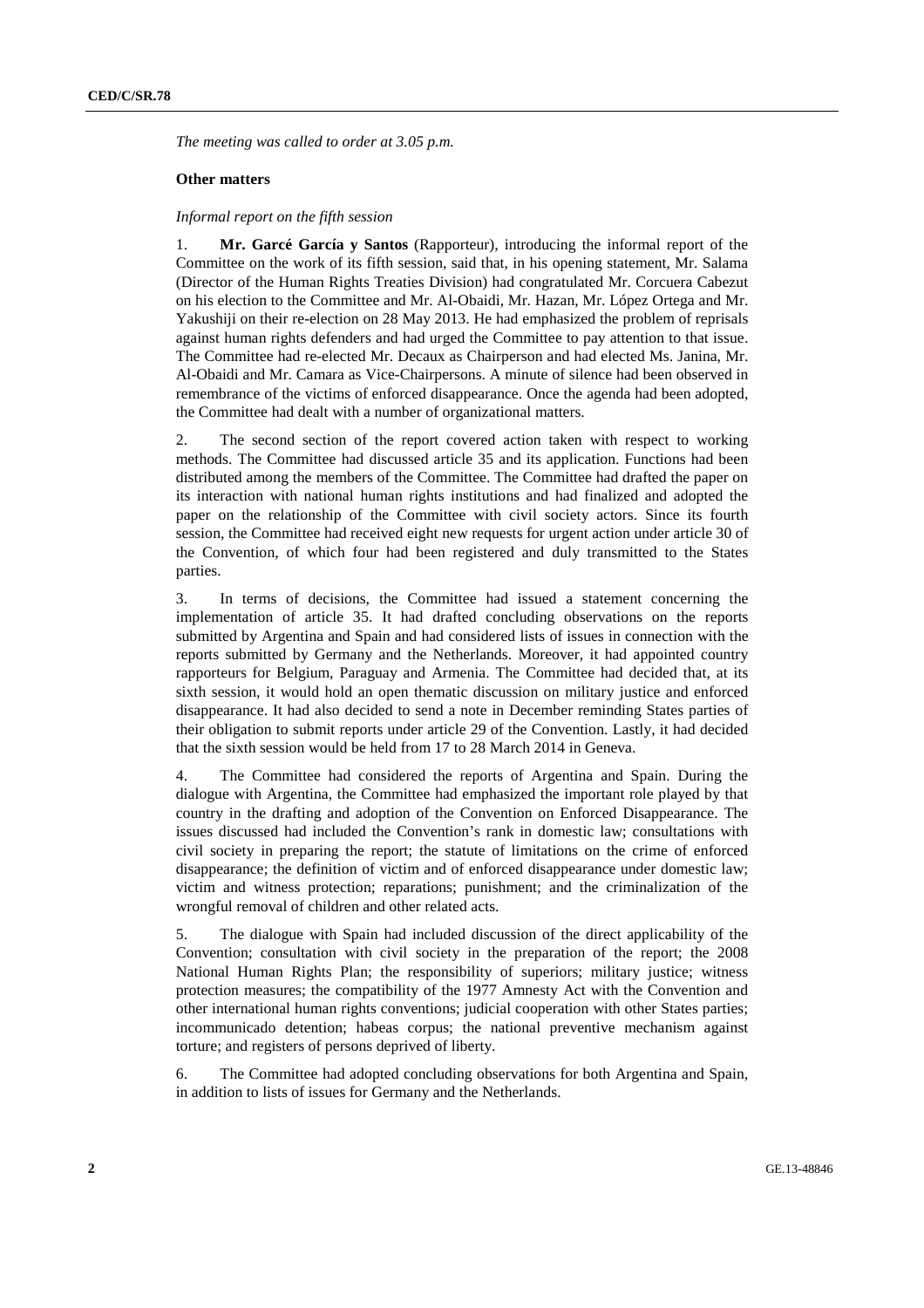7. The Committee had held a thematic discussion on military justice and enforced disappearance and would address that issue in an open debate during the forthcoming session. In addition, it had held a public meeting with United Nations Member States attended by representatives of 18 States parties. A meeting had been held with the Working Group on Enforced or Involuntary Disappearances at which information had been exchanged on the respective activities of both bodies and on possible areas for cooperation. Moreover, meetings had been held with other United Nations human rights mechanisms and intergovernmental organizations. The Committee had held a closed meeting with the International Committee of the Red Cross (ICRC) on aspects of forensic science. The Committee had held a meeting with a member of the International Coordinating Committee (ICC) of National Human Rights Institutions and received a video recording in which the Chairperson of the ICC had conveyed a message concerning cooperation between national human rights institutions and the Committee.

8. In respect of meetings with non-governmental organizations (NGOs) and victims' associations, the Committee had held a public meeting with NGOs. With regard to the process of implementation of the Convention, after consultation the Committee had adopted at a public meeting a paper on the relationship of the Committee with civil society actors, to be published on the Committee's website.

### **Provisional agenda for the sixth session**

9. **Mr. Garcé García y Santos** (Rapporteur) introduced the programme of work for the sixth session, which would be held from 17 to 28 March 2014.

### **Closure of the session**

10. **The Chairperson** said that the fifth session had been full and the Committee had made progress with regard to implementation of the Convention. The Committee had reached cruising speed and was able to perform all of its functions.

11. Much of the session had been devoted to the national reports submitted under article 29 of the Convention by Argentina and Spain, in respect of which concluding observations had been adopted. Lists of issues had been adopted in connection with the reports of Germany and the Netherlands, which would be examined at the sixth session in 2014. The Committee would continue to pursue the procedure established under article 29 with full transparency. He urged States parties that had not yet submitted reports to do so. A strategy for universal ratification was meaningful only if States parties set an example by meeting their basic obligations, starting with the timely submission of their reports, namely, within two years of the entry into force of the Convention.

12. The Committee had continued to work closely with other stakeholders, in public sessions and at side-events organized by NGOs, in particular the round-table discussion held by Geneva for Human Rights and the meeting with the International Coalition against Enforced Disappearances (ICAED). The theme of that meeting and the upsetting evidence given by victims of enforced disappearance had been a challenge for all members of the Committee and had underscored the importance of universal ratification and effective application of the Convention. The Committee was greatly concerned with threats of intimidation and the risk of reprisals against human rights defenders and, in particular, against the victims, families and witnesses of enforced disappearances; it had appointed a rapporteur on reprisals, who would work with the new focal point on reprisals in the Office of the United Nations High Commissioner for Human Rights (OHCHR).

13. The Committee had strengthened its commitment to civil society with the adoption of the paper on the relationship with civil society actors, which supplemented the rules of procedure. The document provided a clear road map to fruitful cooperation. A promising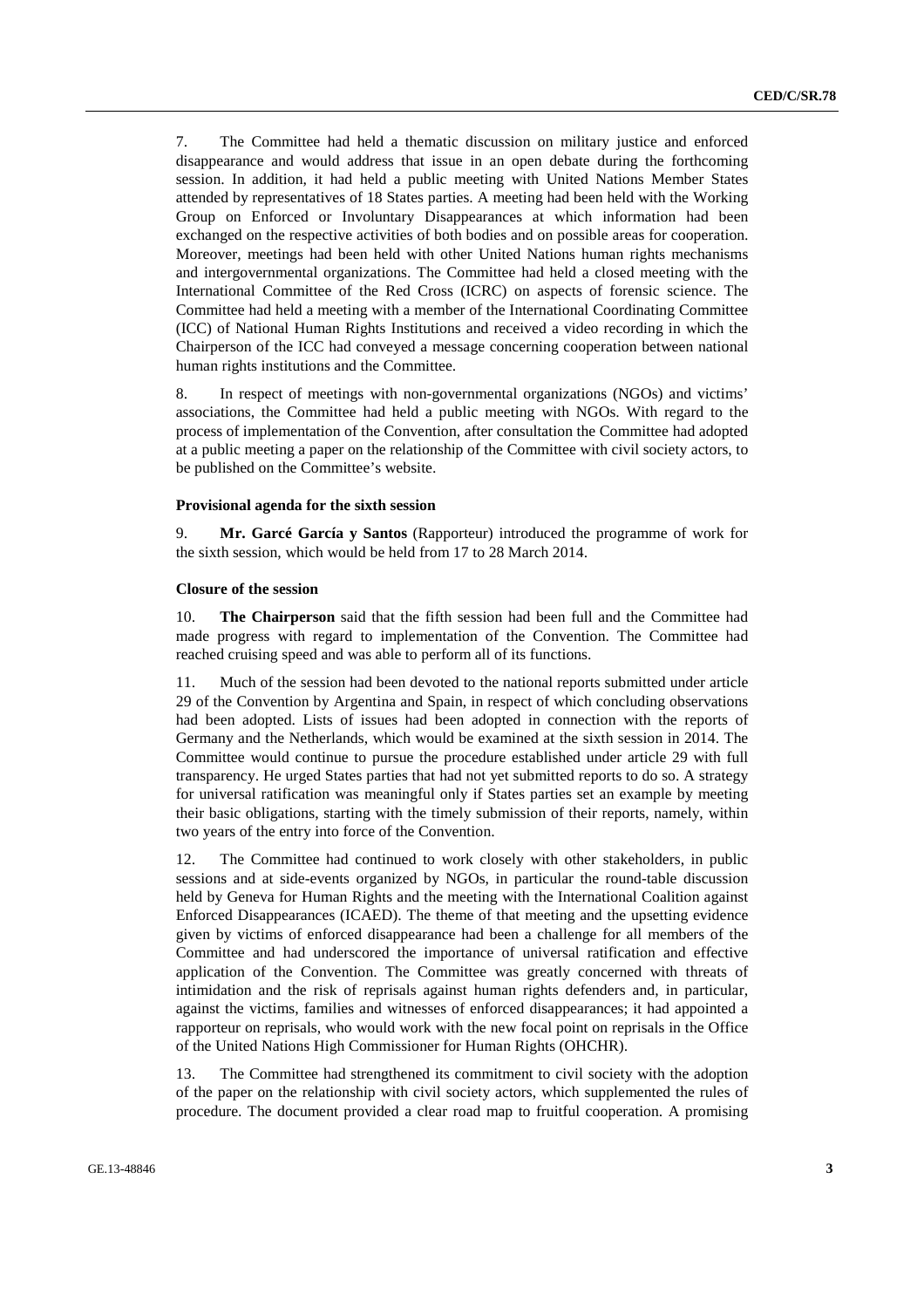first meeting had been held with a representative of ICC and the Committee had designated a focal point tasked with drafting a similar document on relations with national human rights institutions, taking into account their specificities and the Committee's mandate. The Committee's forthcoming session in March 2014 would come shortly after that of ICC, which would make rapid progress possible on that front.

14. The Committee had maintained contact with other actors in the human rights system, starting with the Working Group on Enforced or Involuntary Disappearances. Some members of the Committee had been invited to participate in the Working Group's meeting on economic and social rights and the Working Group in turn had attended the Committee's closed meeting with ICRC. Sharing information was good practice and good manners and would help both bodies to clarify their respective roles, which were complementary. The procedures for which the Committee was responsible applied only to States parties to the Convention, whereas the Working Group's humanitarian mandate covered all Member States. The common concern of both bodies was to ensure there were no gaps in protection, no unacceptable delays and no duplication of efforts.

15. The Committee had had its first formal meeting with the Working Group on Arbitrary Detention, which had requested input from the Committee in connection with its recent mandate on habeas corpus. The meeting had been frank and rewarding, in particular concerning cooperation on military justice. The Committee commended the recent initiative of the Special Rapporteur on the independence of judges and lawyers concerning the governing principles adopted by the Sub-Commission on the Promotion and Protection of Human Rights in 2005. The Committee had held a first working session on that issue and would organize a public thematic debate on the issue of military justice and enforced disappearance at its sixth session. The Special Rapporteur on the promotion of truth, justice, reparation and guarantees of non-recurrence would also meet with the Committee during the forthcoming session.

16. The Committee continued to work between sessions. It had renewed a number of functions to ensure the proper functioning of procedures under articles 30 and 31 and had designated a rapporteur on the follow-up to concluding observations.

17. The Committee did not intend to adopt general comments yet. However, it did intend to adopt a statement of principle in respect of its competence *ratione temporis*, in particular with regard to the implementation of article 29 relating to national reports. The Convention drew a clear distinction between the obligations of States under the Convention, as set out in article 29, and their obligations in respect of the Committee, which as article 35, paragraph 2, indicated, related only to enforced disappearances which commenced after the entry into force of the Convention for the State concerned. Those provisions must be read in the light of article 37, which stated that "nothing in the Convention shall affect any provisions which are more conducive to the protection of all persons from enforced disappearance and which may be contained in the law of a State party or international law in force for that State". There was a clear distinction between enforced disappearances that took place prior to the entry into force of the Convention for the State party, on the one hand and, on the other hand, the legal systems deriving from positive law in a given State. Information about the past could and must shed light on the challenges of the present. However, the Committee did not intend to make statements on anything other than present obligations of States. Articles 24 and 25 were written in the present tense and were essential to the Convention, which was victim-oriented. While the Committee would not broach past situations, it had to bear in mind that past actions had consequences in the present. It was to be hoped that a declaration of principle would avoid misunderstandings, by ensuring that the Committee's interpretation of the Convention was consistent and based on recent practice, and that it provided legal security for all concerned.